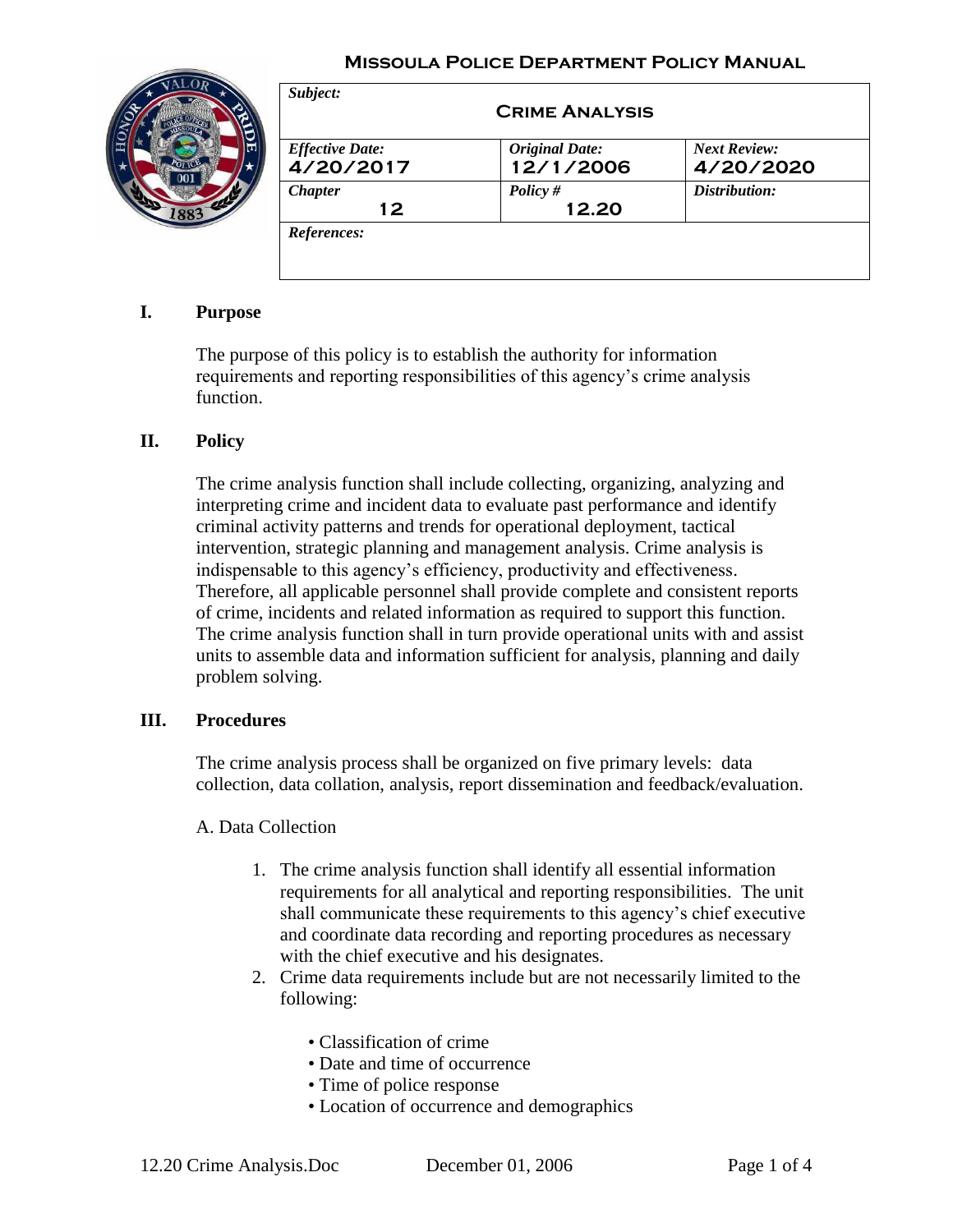- Victim and target characteristics
- Criminal suspect name/alias
- Criminal suspect characteristics
- Suspect vehicle
- Modus Operandi
- Physical evidence
- Stolen property record
- Responding officer/investigator
- Arrests/charges
- Case closures
- Suspect associates
- 3. Sources for the above data include the following records and reports:
	- Dispatch
	- Patrol incident
	- Supplementary
	- Arrest
	- Investigative
	- Field interrogation

#### B. Data Collation

1. From the data elements and sources, crime analysts shall compile data into organized formats for subsequent comparison and analysis.

2. Data shall be arranged so the relationships between data elements may be established.

3. A system for ready retrieval of stored information shall be established.

#### C. Analysis

1. Analysis of crime-related data and information shall be focused in four primary areas: crime pattern detection, crime-suspect correlations, crime forecasts and resource allocation.

2. Crime pattern detection shall be used to identify similarities among crimes that may be used for improved deployment and related purposes. At a minimum, analyses in relationship to geographic and offense patterns shall be correlated with suspect information, vehicle, M.O. and related files to establish investigative leads and tactical recommendations.

3. Crime suspect correlations shall be performed where indicated to establish specific relationships between suspects and offenses. Suspect identifiers may be drawn from career criminal files, M.O. files, suspect vehicle files, field interrogation reports, arrest records and alias files where appropriate.

4. Daily and weekly crime pattern reports shall be used in addition to other data to identify established or developing crime patterns. Where the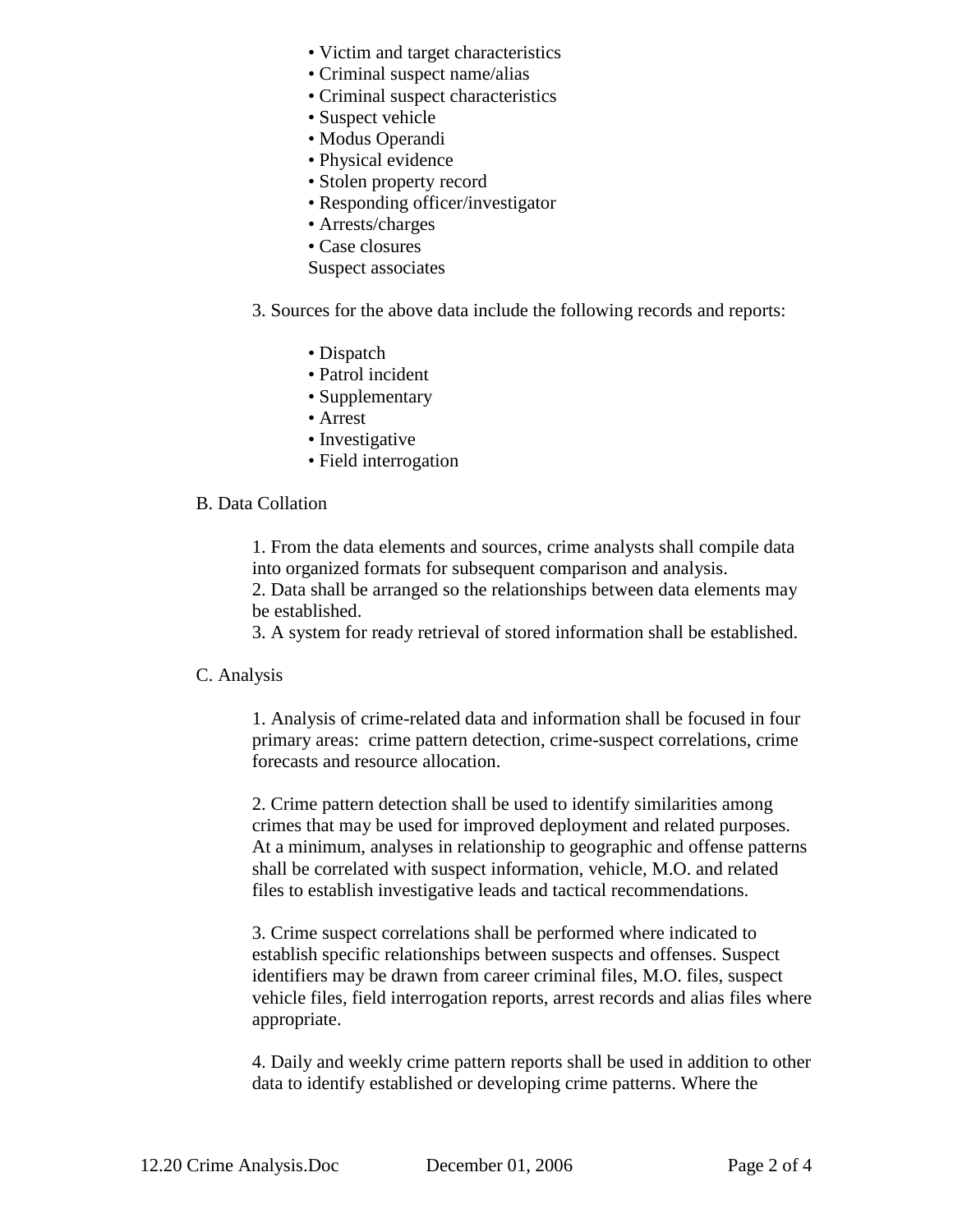quantity and consistency of information is available, target areas or locations shall be identified to assist in tactical and patrol deployment.

5. Crime analysis personnel shall provide data and analyses to support resource allocation, performance evaluation and efficiency assessments. This information shall be sufficient for decision making in the following areas and as otherwise directed by the agency chief executive:

- Staffing in relationship to service demands and related priorities.
- Determining patrol areas.
- Allocating personnel
- Mode of patrol and number of officers assigned to specific units.
- Assessing workload imbalances
- Evaluating response times.
- Determining apprehension probabilities
- Service times

#### D. Report Dissemination

The timeliness and format of crime analysis reports is vital to the usefulness of information generated. To that end, such reports shall:

1. Be tailored to meet the particular requirements of patrol, investigative and administrative personnel;

2. Arrive in a timely manner that allows a reasonable time for officers to develop and implement countermeasures and response strategies for the problem at hand;

3. Present in an objective manner that distinguishes conclusions from theories and indicates the degree of reliability of report conclusions; and

4. Make recommendations for combating identified problems.

#### E. Feedback and Evaluation

Feedback from operational units in response to crime analysis unit reports and studies is essential to evaluate and improve the utility of this agency function and the effectiveness of various agency strategies, programs and tactics.

- 1. Each report issued by the crime analysis function shall be accompanied by a standard crime analysis feedback form to be used to track and evaluate the effectiveness of enforcement actions and countermeasures.
- 2. Operational units will address the crime or other problem areas identified and utilize data provided to develop and implement enforcement tactics, strategies and long-range plans.
- 3. After appropriate action is completed, the feedback forms will be returned to the crime analysis unit for impact analysis.